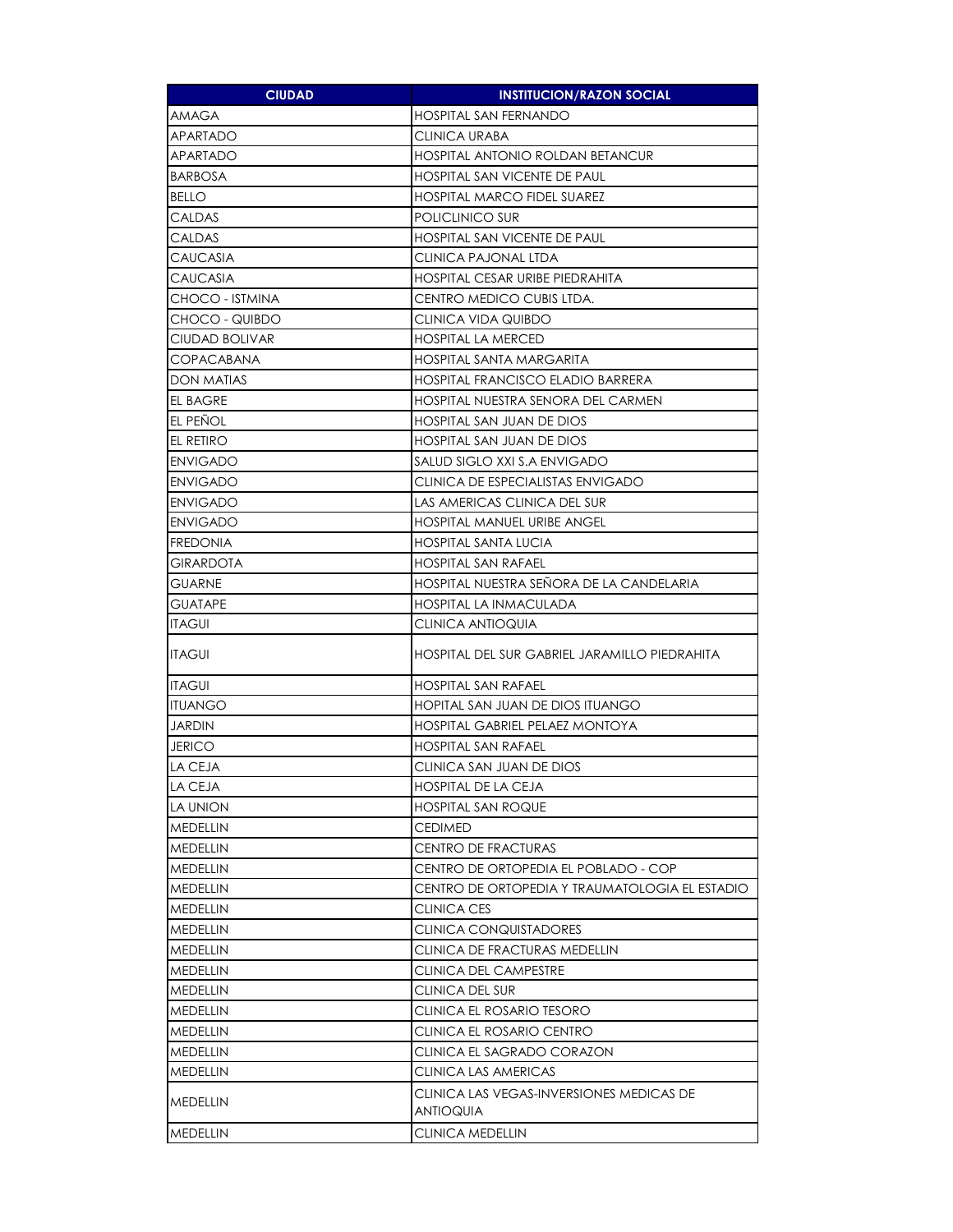| MEDELLIN                  | CLINICA OCCIDENTE DE OTORRINOLARINGOLOGIA                                                |
|---------------------------|------------------------------------------------------------------------------------------|
| <b>MEDELLIN</b>           | CLINICA OFTALMOLOGICA DE LAURELES                                                        |
| MEDELLIN                  | CLINICA OFTALMOLOGICA SAN DIEGO                                                          |
| MEDELLIN                  | CLINICA SOMA                                                                             |
| MEDELLIN                  | CLINICA UNIVERSITARIA BOLIVARIANA                                                        |
| MEDELLIN                  | CLINICA VIDA                                                                             |
| <b>MEDELLIN</b>           | <b>FRACTURAS ANTIOQUIA</b>                                                               |
| <b>MEDELLIN</b>           | <b>HOSPITAL DE LA CEJA</b>                                                               |
| <b>MEDELLIN</b>           | <b>HOSPITAL PABLO TOBON URIBE</b>                                                        |
| MEDELLIN                  | OPTICA SANTALUCIA                                                                        |
| <b>MEDELLIN</b>           | URGENCIAS PEDIATRICAS DE ANTIOQUIA                                                       |
| <b>PINTADA</b>            | <b>HOSPITAL ANTONIO ROLDAN BETANCUR</b>                                                  |
| <b>RIONEGRO</b>           | HOSPITAL GILBERTO MEJIA MEJIA - RIONEGRO                                                 |
| <b>RIONEGRO</b>           | CENTROS ESPECIALIZADOS DE SAN VICENTE FUNDACION                                          |
| <b>RIONEGRO</b>           | CLINICA SOMER                                                                            |
| <b>RIONEGRO</b>           | HOSPITAL SAN JUAN DE DIOS                                                                |
| SABANETA                  | <b>HOSPITAL VENANCIO DIAZ DIAZ</b>                                                       |
| SAN JERONIMO              | HOSPITAL SAN LUIS BELTRAN                                                                |
| SAN PEDRO DE LOS MILAGROS | <b>HOSPITAL SANTA ISABEL</b>                                                             |
| SANTA FE DE ANTIOQUIA     | HOSPITAL SAN JUAN DE DIOS                                                                |
| SEGOVIA                   | HOSPITAL SAN JUAN DE DIOS SEGOVIA ANTIOQUIA                                              |
| SONSON                    | HOSPITAL SAN JUAN DE DIOS                                                                |
| SONTA ROSA DE OSOS        | HOSPITAL SAN JUAN DE DIOS                                                                |
| SOPETRAN                  | <b>HOSPITAL HORACIO MUÑOZ SUESCUM</b>                                                    |
| <b>TITIRIBI</b>           | HOSPITAL SAN JUAN DE DIOS                                                                |
| YARUMAL                   | HOSPITAL SAN JUAN DE DIOS                                                                |
| <b>BUENAVENTURA</b>       | CLINICA SANTA SOFIA DEL PACIFICO                                                         |
| <b>BUENAVENTURA</b>       | <b>IMEC IPS</b>                                                                          |
| <b>BUGA</b>               | HOSPITAL SAN JOSE DE BUGA                                                                |
| CALI                      | CENTRO DE ORTOPEDIA Y FRACTURAS                                                          |
| CALI                      | CENTRO MEDICO IMBANACO                                                                   |
| CALI                      | CLÍNICA DE FRACTURAS DE CALI LTDA.                                                       |
| CALI                      | CLÍNICA FARALLONES S.A                                                                   |
| CALI                      | CLÍNICA NUESTRA SEÑORA DE LOS REMEDIOS                                                   |
| CALI                      | CLINICA SAN FERNANDO                                                                     |
| CALI                      | <b>FUNDACION VALLE DE LILI</b>                                                           |
| CALI                      | CORPORACION COMFENALCO VALLE UNIVERSIDAD<br>LIBRE                                        |
| CALI                      | CLINICA DE OFTALMOLOGIA DE CALI                                                          |
| CALI                      | ORTOPEDISTAS ASOCIADOS LTDA (CENTRO<br>ESPECIALIZADO DE FRACTURAS Y LESIONES DEPORTIVAS) |
| CANDELARIA- VALLE         | <b>FUNDACION EL AMPARO IPS</b>                                                           |
| <b>PALMIRA</b>            | <b>CLINICA PALMIRA</b>                                                                   |
| <b>PALMIRA</b>            | CLINICA DE FRACTURAS                                                                     |
| PALMIRA                   | CLINICA PALMA REAL                                                                       |
| POPAYAN                   | CLINICA LA ESTANCIA                                                                      |
| <b>POPAYAN</b>            | FUNDACION OFTALMOLOGICA VEJARANO                                                         |
| <b>POPAYAN</b>            | CLINICA DE FRACTURAS CAUCA S.A.S                                                         |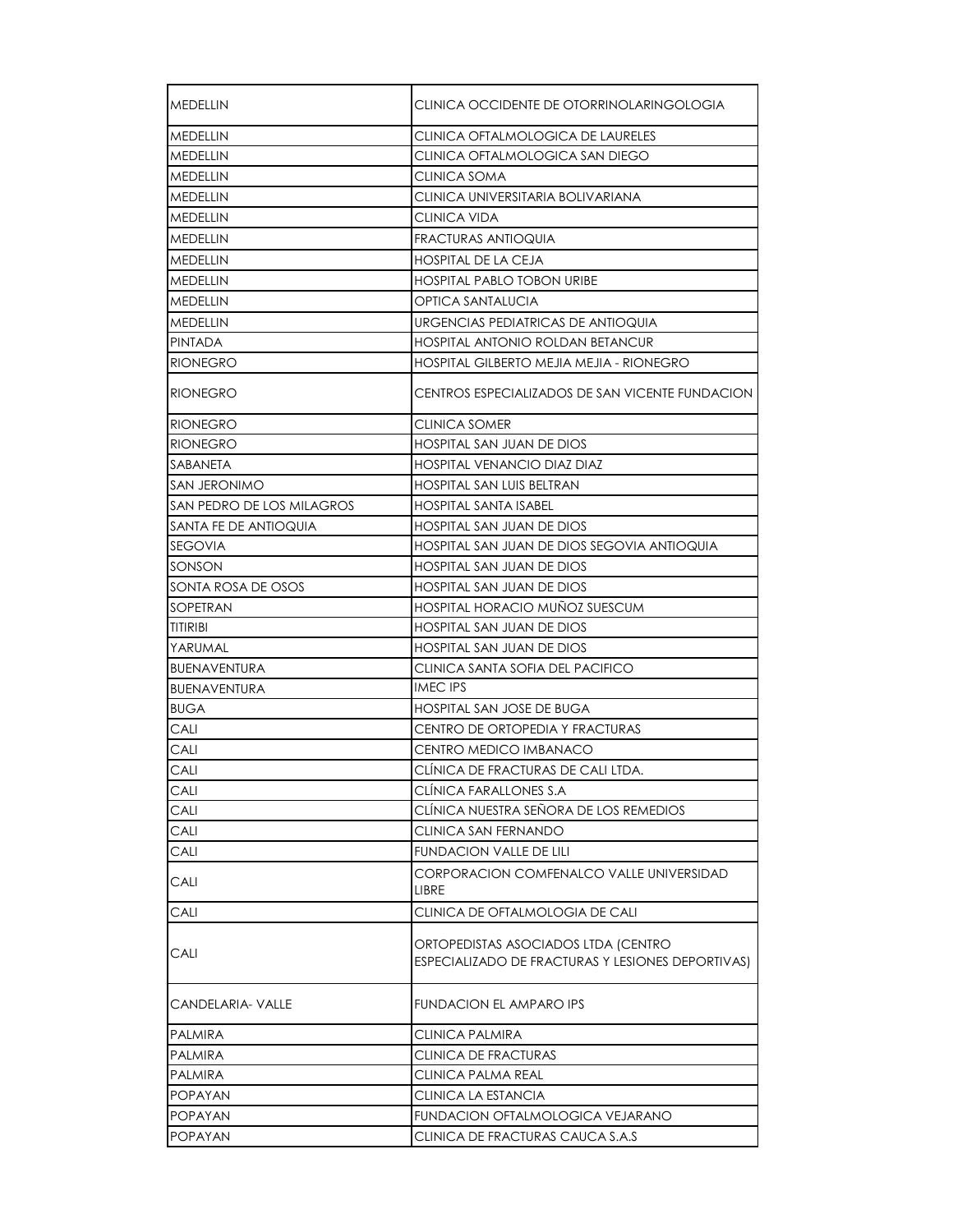| <b>POPAYAN</b>         | SOCIEDAD PARA LA SALUD                                                       |
|------------------------|------------------------------------------------------------------------------|
| <b>POPAYAN</b>         | ODONTOCAUCA SA                                                               |
| <b>TULUA</b>           | CLINICA SAN FRACISCO - TULUA                                                 |
| <b>TULUA</b>           | CLINICA MARIANGEL DUMIAN MEDICAL                                             |
| ARMENIA                | <b>CENTRO DE FRACTURAS</b>                                                   |
| <b>ARMENIA</b>         | E.S.E HOSPITAL DEPARTAMENTAL UNIVERSITARIO DEL<br>QUINDIO SAN JUAN DE DIOS   |
| ARMENIA                | CLINICA OFTALMOLOGICA S.A                                                    |
| <b>ARMENIA</b>         | <b>IMES - CLINICA DEL PRADO</b>                                              |
| <b>ARMENIA</b>         | <b>MEDISERVICIOS-CLINICA DEL PARQUE</b>                                      |
| ARMENIA                | CLINICA LA SAGRADA FAMILIA                                                   |
| ARMENIA                | DUMIAN MEDICAL S.A.S.- CLINICA DEL CAFE                                      |
| ARMENIA                | ALBARRACIN ORDOÑEZ JIMENA (TERAPIA FISICA Y<br>REHABILITACION)               |
| CARTAGO                | CLINICA DEL NORTE                                                            |
| CARTAGO                | CLINICA COMFANDI (CAJA DE COMPENSACION<br><b>FAMILIAR</b> )                  |
| CHINCHINA-CALDAS       | E.S.E. SAN MARCOS                                                            |
| <b>MANIZALES</b>       | CENTRO MEDICO DE ESPECIALISTAS - CLINICA<br>SANTILLANA                       |
| <b>MANIZALES</b>       | CLÍNICA DE LA PRESENTACIÓN                                                   |
| <b>MANIZALES</b>       | HOSPITAL DEPARTAMENTAL SANTA SOFIA                                           |
| <b>MANIZALES</b>       | HOSPITAL INFANTIL UNIVERSITARIO RAFAEL HENAO TORO<br>(HOSPITALITO CRUZ ROJA) |
| <b>MANIZALES</b>       | INSTITUTO MÉDICO INTEGRADO S.A.                                              |
| <b>MANIZALES</b>       | INSTITUTO OFTALMOLOGICO DE CALDAS                                            |
| <b>MANIZALES</b>       | SERVICIOS ESPECIALES DE SALUD S.E.S                                          |
| <b>PASTO</b>           | CLÍNICA NUESTRA SEÑORA DE FATIMA                                             |
| <b>PASTO</b>           | CLINICA OFTALMOLOGICA UNIGARRO                                               |
| <b>PASTO</b>           | FUNDACION HOSPITAL SAN PEDRO                                                 |
| <b>PASTO</b>           | <b>HOSPITAL INFANTIL LOS ANGELES</b>                                         |
| PEREIRA                | CLINICA COMFAMILIAR DE RISARALDA                                             |
| PEREIRA                | CLINICA DE FRACTURAS LTDA.                                                   |
| PEREIRA                | CLÍNICA LOS ROSALES S.A.                                                     |
| PEREIRA                | E.S.E. ASOCIACION HOSPITAL UNIVERSITARIO SAN JORGE                           |
| PEREIRA                | <b>FRACTURAS Y FRACTURAS S.A.S</b>                                           |
| PEREIRA                | UNIDAD CLINICA QUIRURGICA CRUZ VERDE LTDA.                                   |
| PEREIRA-ARMENIA        | CEDICAF S.A.                                                                 |
| SANTA ROSA DE CABAL    | CLINICA SANTA CLARA LTDA.                                                    |
| LA DORADA CALDAS       | CLINICA CELAD                                                                |
| <b>BARRANCABERMEJA</b> | CLINICA SAN NICOLAS-BARRANCABERMEJA                                          |
| BARRANCABERMEJA        | UNIDAD CLINICA LA MAGDALENA                                                  |
| <b>BARRANQUILLA</b>    | CLINICA SAN VICENTE-UNIDAD MEDICO Qx                                         |
| BARRANQUILLA           | <b>CLINICA DE FRACTURAS</b>                                                  |
| <b>BARRANQUILLA</b>    | <b>CLINICA ATENAS LIMITADA IPS</b>                                           |
| BARRANQUILLA           | <b>CLINICA DEL CARIBE</b>                                                    |
| <b>BARRANQUILLA</b>    | <b>CLINICA LA VICTORIA</b>                                                   |
| <b>BARRANQUILLA</b>    | <b>CLINICA GENERAL DEL NORTE</b>                                             |
| BARRANQUILLA           | <b>CLINICA LA ASUNCION</b>                                                   |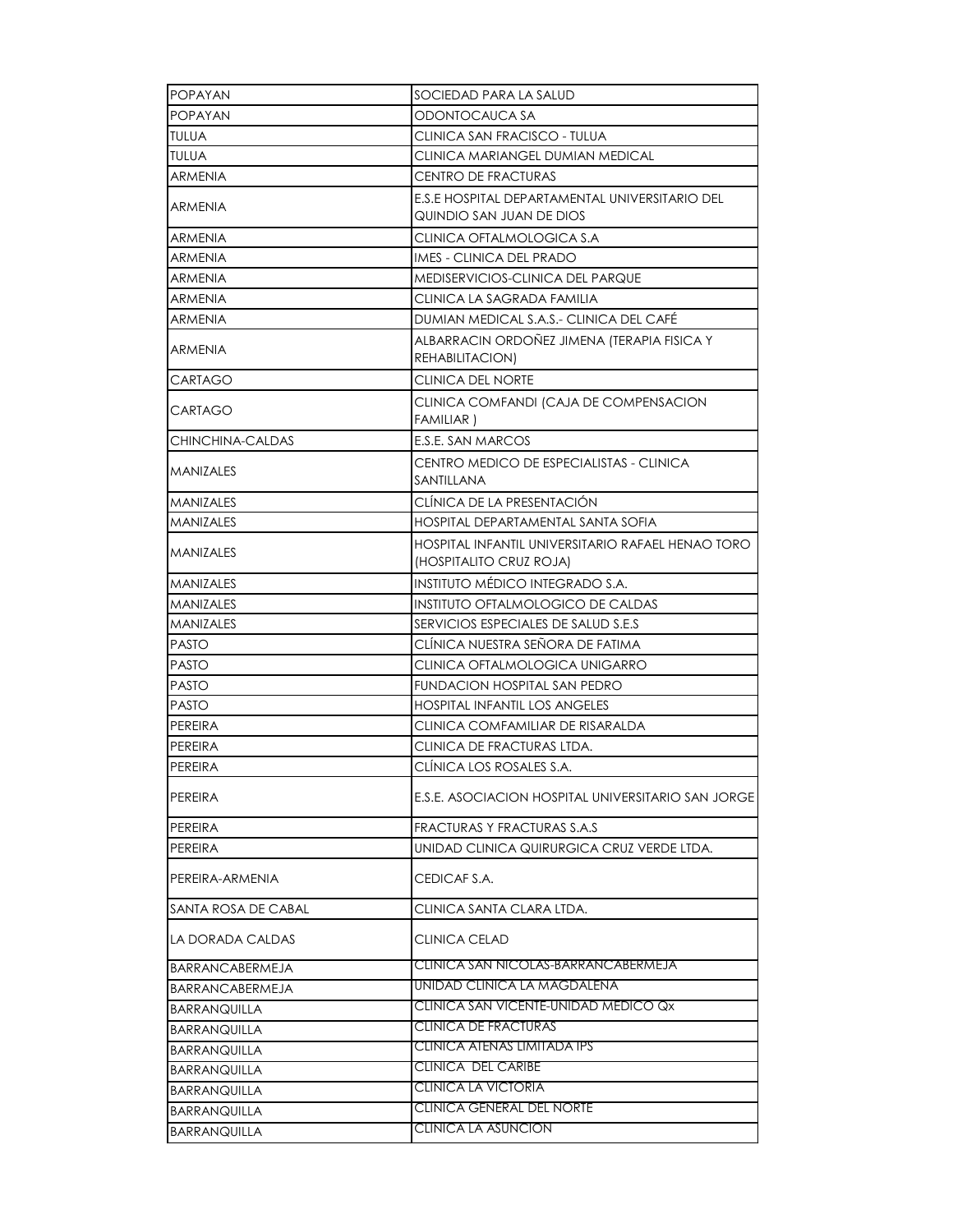| <b>BARRANQUILLA</b>            | ASOCIACION CLINICA BAUTISTA                      |
|--------------------------------|--------------------------------------------------|
| <b>BARRANQUILLA</b>            | CLINICA PORTO AZUL S.A                           |
| <b>BARRANQUILLA</b>            | <b>HOSPITAL UNIVERSIDAD DEL NORTE</b>            |
| <b>BUCARAMANGA</b>             | CLINICA MATERNO INFANTIL SAN LUIS                |
| <b>BUCARAMANGA</b>             | CLINICA METROPOLITANA DE BUCARAMANGA             |
|                                | FUNDACIÓN OFTALMOLÓGICA DE SANTANDER-CLÍNICA     |
| BUCARAMANGA                    | CARLOS ARDILA LULLE                              |
| <b>BUCARAMANGA</b>             | CLINICA BUCARAMANGA                              |
| <b>BUCARAMANGA</b>             | CLINICA CHICAMOCHA                               |
| <b>BUCARAMANGA</b>             | CLINICA PIE DE CUESTA S.A.                       |
| <b>CARTAGENA</b>               | NUEVO HOSPITAL DE BOCAGRANDE                     |
| <b>CARTAGENA</b>               | CLINICA SAN JOSE DE TORICE                       |
| CARTAGENA                      | CENTRO MEDICO CRECER                             |
| CERETE                         | CLINICA CERETE IPS LTDA                          |
| COROZAL                        | IPS CLINICA COROZAL                              |
| <b>CUCUTA</b>                  | CLINICA SANTA ANA                                |
| <b>CUCUTA</b>                  | CLINICA LOS ANDES LTDA.                          |
| <b>CUCUTA</b>                  | <b>IPS CLINICA UNIPAMPLONA</b>                   |
| <b>FUNDACION</b>               | CLINICA SANTA TERESA DE FUNDACION                |
| <b>MAICAO</b>                  | SOCIEDAD MEDICA CLINICA MAICAO LTDA.             |
| <b>MAICAO</b>                  | HOSPITAL SAN JOSE MAICAO                         |
| <b>MAICAO</b>                  | CLINICA DE ESPECIALISTAS GUAJIRA LTDA.           |
| <b>MONTERIA</b>                | CLINICA CENTRAL DE MONTERIA                      |
| <b>MONTERIA</b>                | CLINICA ZAYMA                                    |
| <b>MONTERIA</b>                | <b>CLINICA MONTERIA</b>                          |
|                                | ESPECIALISTAS ASOCIADOS CLINICA DE TRAUMAS Y     |
| <b>MONTERIA</b>                | <b>FRACTURAS</b>                                 |
| <b>PAMPLONA</b>                | <b>CLINICA PAMPLONA</b>                          |
| PLANETA RICA                   | CLINICA REGIONAL PLANETA RICA LTDA.              |
|                                |                                                  |
| SAN JOSE DE MIRANDA            | HOSPITAL NUESTRA SEÑORA DE LOS REMEDIOS E.S.E.   |
| <b>SAN MARCOS</b>              | HOSPITAL SAN MARCOS E.S.E.                       |
| SANTA MARTA                    | <b>CLINICA DEL PRADO</b>                         |
| SANTA MARTA                    | <b>CLINICA PERFECT BODY</b>                      |
| SANTA MARTA                    | <b>FUNDACION CARDIOVASCULAR DE COLOMBIA</b>      |
| SINCELEJO                      | POLICLINICA MEDALLA MILAGROSA LTDA.              |
| SINCELEJO                      | CLINICA DE LA SABANA                             |
| <b>SINCELEJO</b>               | CLINICA SANTA MARIA LTDA.                        |
| SINCELEJO                      | CLINICA DE FRACTURAS E.A.T.                      |
| VALLEDUPAR                     | CLINICA CESAR LTDA.                              |
| VALLEDUPAR                     | SOCIEDAD CLINICA VALLEDUPAR                      |
| VALLEDUPAR                     | <b>MEDICOS LTDA. IPS</b>                         |
| VALLEDUPAR                     | CLINICA ERASMO LTDA.                             |
|                                |                                                  |
| <b>AGUACHICA - CESAR</b>       | CLINICA DE ESPECIALISTAS MARIA AUXILIADORA LTDA  |
| <b>SAN GIL</b>                 | CLINICA SANTA CRUZ DE LA LOMA S.A.               |
| SAN ANTONIO DE PALMITO - SUCRE | ESE SAN ANTONIO DE PALMITO                       |
| SOCORRO - SANTANDER            | E.S.E. HOSPITAL REGIONAL MANUELA BELTRAN         |
|                                |                                                  |
| URIBIA-GUAJIRA                 | HOSPITAL NUESTRA SEÑORA DEL PERPETUO SOCORRO     |
| <b>BOGOTA</b>                  | CLINICA INFANTIL COLSUBSIDIO (GIENCION SOIO para |
| <b>BOGOTA</b>                  | oroș de 18 añost<br>CLINICA DE OJOS              |
|                                |                                                  |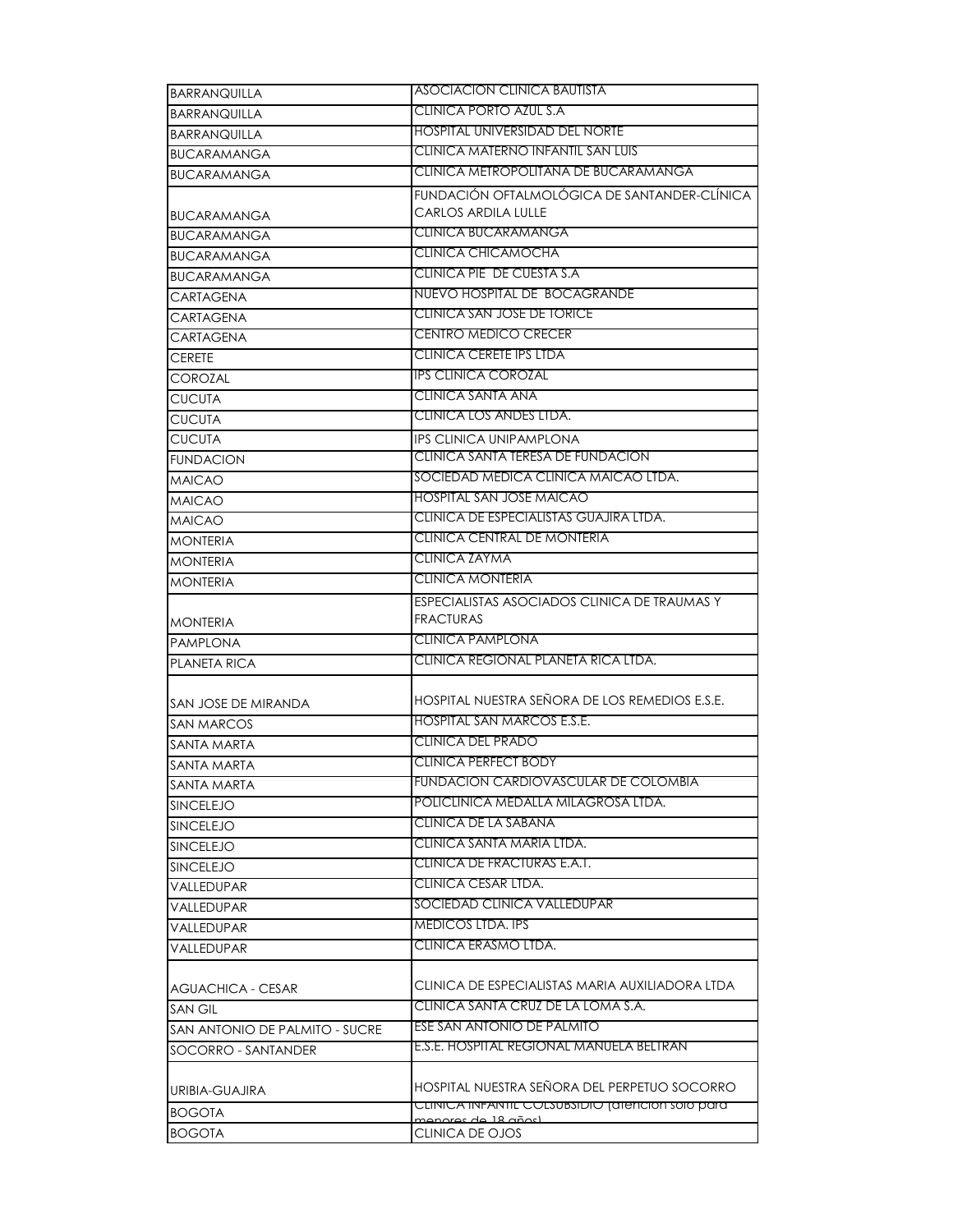| <b>BOGOTA</b> | CLINICA DE TRAUMATOLOGIA Y ORTOPEDIA LTDA.                  |
|---------------|-------------------------------------------------------------|
| <b>BOGOTA</b> | CLINICA DEL OCCIDENTE LTDA.                                 |
| <b>BOGOTA</b> | CLINICA LA SABANA S.A.                                      |
| <b>BOGOTA</b> | CLINICA PALERMO (no atiende menores de 14 años)             |
| <b>BOGOTA</b> | CRUZ ROJA COLOMBIANA                                        |
| <b>BOGOTA</b> | FUNDACION CARDIOINFANTIL INSTITUTO DE<br><b>CARDIOLOGIA</b> |
| <b>BOGOTA</b> | <b>HOSPITAL CLINICA SAN RAFAEL</b>                          |
| <b>BOGOTA</b> | HOSPITAL DE SUBA II NIVEL E.S.E.                            |
| <b>BOGOTA</b> | INSTITUTO DE ORTOPEDIA INFANTIL ROOSEVELT                   |
| <b>BOGOTA</b> | CLINICA ESTETICA DENTAL 24 HORAS E.U.                       |
| <b>BOGOTA</b> | SBF SALUD BUCAL FAMILIAR LTDA                               |
| <b>BOGOTA</b> | INSTITUTO DE ORTOPEDIA Y CX PLASTICA                        |
| <b>BOGOTA</b> | <b>CLINICA VIP</b>                                          |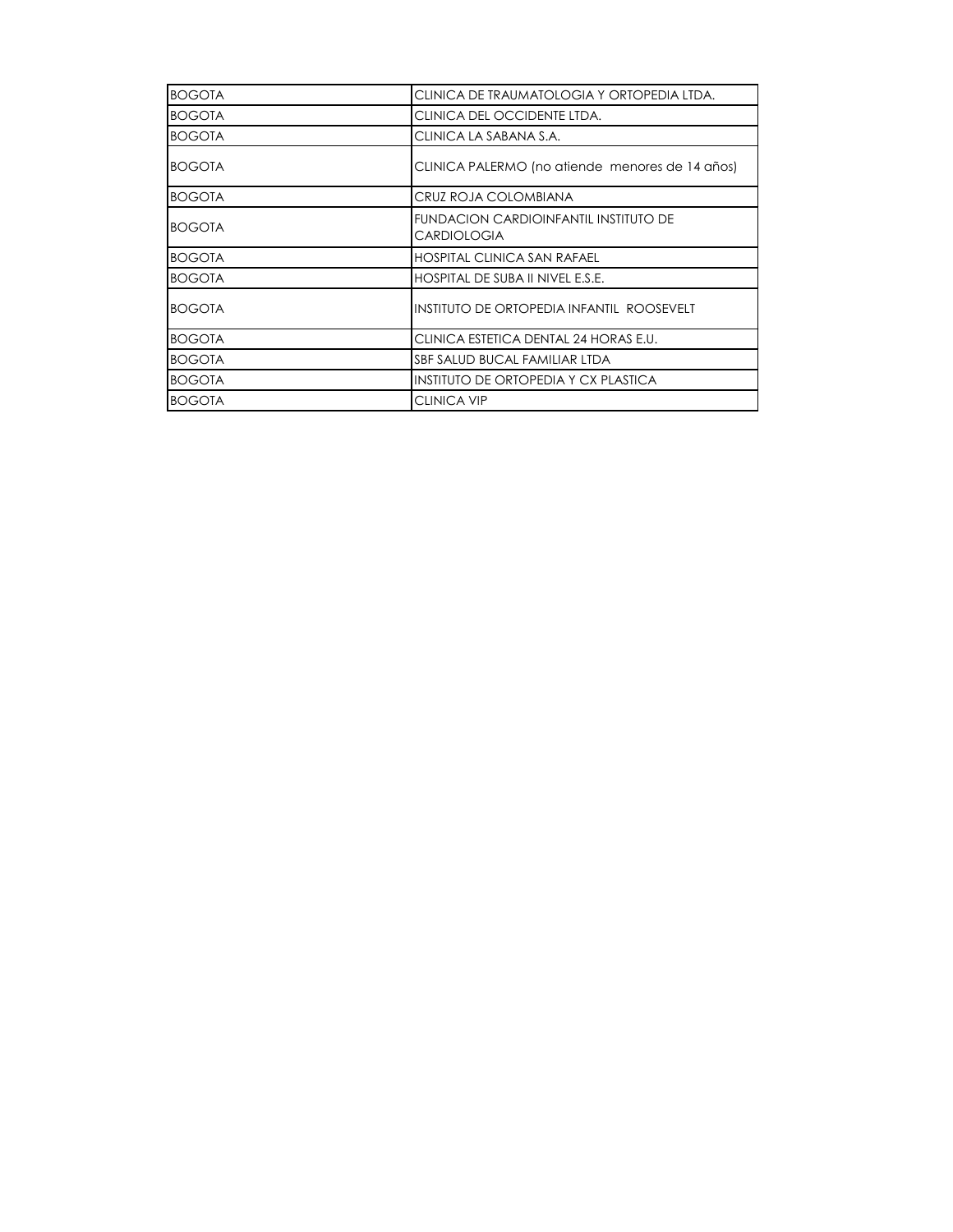| <b>DIRECCION</b>                | <b>TELEFONO</b>                   |
|---------------------------------|-----------------------------------|
| CL, 53 $#$ 50-95                | 847 21 21                         |
| CL. 100E # 111-78               | 8297878                           |
| CR.98 # 106 - 176               | 828 06 05 - 828 31 02             |
| CR.17 # 10-34                   | 406 21 16                         |
| AV 42 # 59 6                    | 481 99 95 - 454 75 10             |
| CR. 51 # 130 SUR 73             | 278 32 79 - 278 43 66             |
| CR. 48 # 135 SUR -41            | 278 06 00                         |
| CR 14 # 20C-08                  | 839 55 48 - 839 01 53 - 839 77 00 |
| CL. 31. CR. 17 BARRIO EL PALMAR | 839 53 80-839 53 79               |
| CL. 25 # 06A - 08               | 670 0 1 06 - 670 03 95            |
| CR 4 # 29 64                    | 671 54 46                         |
| CL. 49 # 36 - 298               | 841 11 82                         |
| CR. 45 # 52-26                  | 453 29 55-453 29 54               |
| CL.36A # 29-55                  | 866 37 37                         |
| $CL. 50 # 46D-37$               | 837 11 66                         |
| TRAV. 7A # 11-84                | 851 57 50-851 54 93               |
| $CL.18 \# 21-103$               | 541 00 55-541 00 32               |
| CR. 43A # 32B SUR -79           | 276 57 17                         |
| TRAV. 32A SUR # 32D-56          | 331 91 11-276 04 80               |
| CR. 43A # 27A SUR-44            | 331 06 00                         |
| CR.29A # 36E Sur-61 ENVIGADO    | 339 48 00                         |
| CL. 69 # 50-220 VEREDA EL EDEN  | 840 11 01                         |
| $CR. 16 # 11-01$                | 289 03 32                         |
| CR 52 # 52-177                  | 551 13 13                         |
| $CR. 23A \# 31-35$              | 861 09 50 - 867 08 00             |
| CL. 45 # 49-02 ITAGUI           | 370 70 00 - 370 70 01             |
| CL. 33 # 50 A 25                | 444 57 55                         |
| CR. 51A # 45-51                 | 448 22 24                         |
| $CR.$ QUINDIO # 25-54           | 864 31 00 - 856 30 50             |
| CL. 5 UNIÓN # 1-24              | 845 50 36 -845 63 65              |
| $CR. 5 # 9-157$                 | 852 31 66                         |
| AV. SAN JUAN DE DIOS LA CEJA    | 535 20 20                         |
| CL. 17 # 19-55                  | 553 14 44                         |
| CL. 12 # 11-54                  | 556 06 19                         |
| CI. 7 # 39-290                  | 4440019                           |
| Carrera 81 # 32E-06             | 4113131                           |
| Carrera 41 # 9-05               | 2662027                           |
| Carrera 74 # 48B-77             | 2307288                           |
| Carrera 50C # 58-45             | 5767272                           |
| Carrera 64B # 34-57             | 3504200                           |
| Carrera 45 # 53-38              | 5141516                           |
| CALLE 17 SUR # 44-06            | 4442006                           |
| Carrera 43A # 27A Sur-44        | 3310600                           |
| Carrera 20 # 2 Sur 185          | 3269100 - 4441555                 |
| Carrera 41 # 62-05              | 2959000                           |
| Calle 49 # 35-61                | 2161100                           |
| Diagonal 75B # 2A-80            | 3421010                           |
| Calle 2 Sur # 46-55             | 3159000                           |
| Calle 53 # 46-38                | 5116044                           |
|                                 |                                   |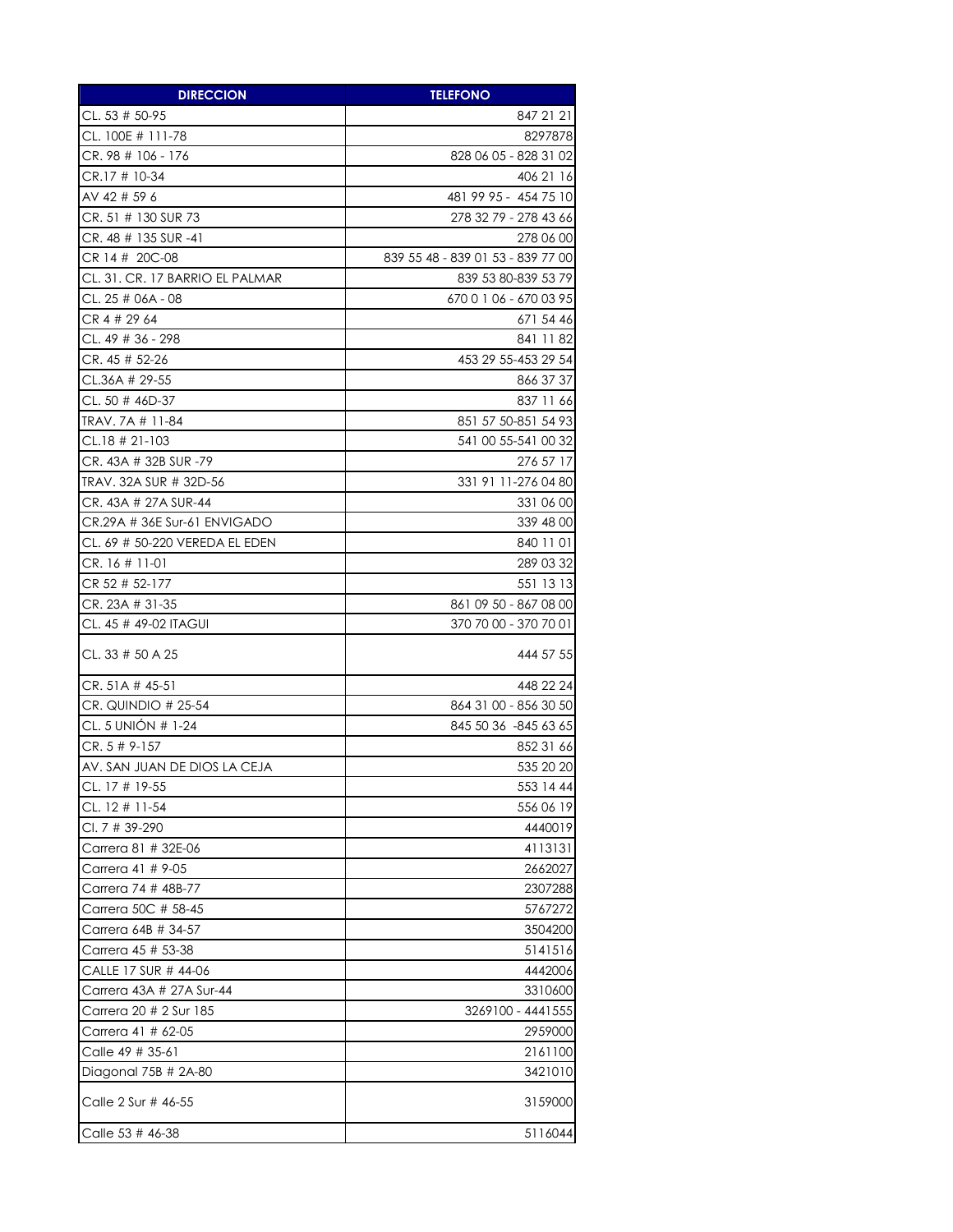| Calle 34 # 63A-92                                                | 2658584                         |
|------------------------------------------------------------------|---------------------------------|
| TRANS, 39B # C02-20                                              | 2506261                         |
| Carrera 43 # 30-28                                               | 2626363                         |
| Calle 51 $#$ 45-93                                               | 5768400                         |
| Calle 78B # 72 A-109                                             | 4415900                         |
| AVENIDA 33 #63A - 18                                             | 3511409                         |
| Carrera 74 # 49-11                                               | 2306844                         |
| Calle 17 # 19-55                                                 | 5531444                         |
| Calle 78B # 69-240                                               | 4415252-4459276                 |
| CRA 43A # 14 - 72                                                | 2663661                         |
| Calle 49B # 78A-40                                               | 2641979                         |
| LA PINTADA EL CRUCERO 30A # 45                                   | 845 40 63                       |
|                                                                  | 5312727                         |
| <b>VEREDA LA CONVENCION VIA</b><br>AEROPUERTO - LLANOGRANDE KM 2 | 444 87 17                       |
| CL 38 # 54A-35 RIONEGRO.                                         | 569 99 99                       |
| CR. 48 # 56-59                                                   | 531 37 00-531 04 38             |
| CR. 46B # 77 SUR. 36                                             | 288 57 92                       |
| CR. 10 # 23-08                                                   | 858 25 45-858 20 20             |
| CL. 43A # 52A-109                                                | 868 85 04                       |
| CL, $10 \# 3-24$                                                 | 853 11 14-853 10 20             |
|                                                                  | 8318775                         |
| CL 7 # 10-22                                                     | 869 20 16                       |
| CR. 28 # 24-280                                                  | 860 94 73-860 83 02             |
| CALLE BENJAMIN HERRERA                                           | 854 15 55-854 11 99             |
| CR. BOLIVAR $#$ 18-55                                            | 848 27 40                       |
| $CR. 23 # 12-13$                                                 | 853 73 73                       |
| Cr. 47 # 4-02                                                    | 242 18 80                       |
| $CI 6 # 16-24$                                                   | 241 48 84 - 241 50 91           |
| CRA 8 # 17-52                                                    | 2275815                         |
| Avenida 2N # 21N-65                                              | 6670400                         |
| Carrera 38A # 5A - 100                                           | 5186000-6821000                 |
| Avenida Roosevelt # 42-38                                        | 553 6657                        |
| Calle 9C # 50 - 25                                               | 5182000                         |
| Avenida 2 Norte # 24-157                                         | 6081001 - 6081000               |
| Calle 5 # 38-48                                                  | 5569218-5569189                 |
| Carrera 98 # 18-49                                               | 3319090 - 3317474               |
| Calle 25N # 2BN-17                                               | 6613350                         |
| Carrera 47 Sur # 8C-94                                           | 552 0890                        |
| Calle 44N # 3H-18/20                                             | 6649047                         |
| Cra 7# 12-02                                                     | 5502286-2616310-2618310-2607391 |
| Carrera 31 # 31 - 80                                             | 2755555-2755556                 |
| Calle 46 # 28 -07 Santa Isabel                                   | 2715743-2706608                 |
| Cra. $28 \# 44 - 35$                                             | 2879000                         |
| Calle 15N # 2 - 256                                              | 8237684-8237654-8233950         |
| Carrera 3 # 5-54                                                 | 8241926-8242959                 |
| Cra 16N # 6 16                                                   | 8367484                         |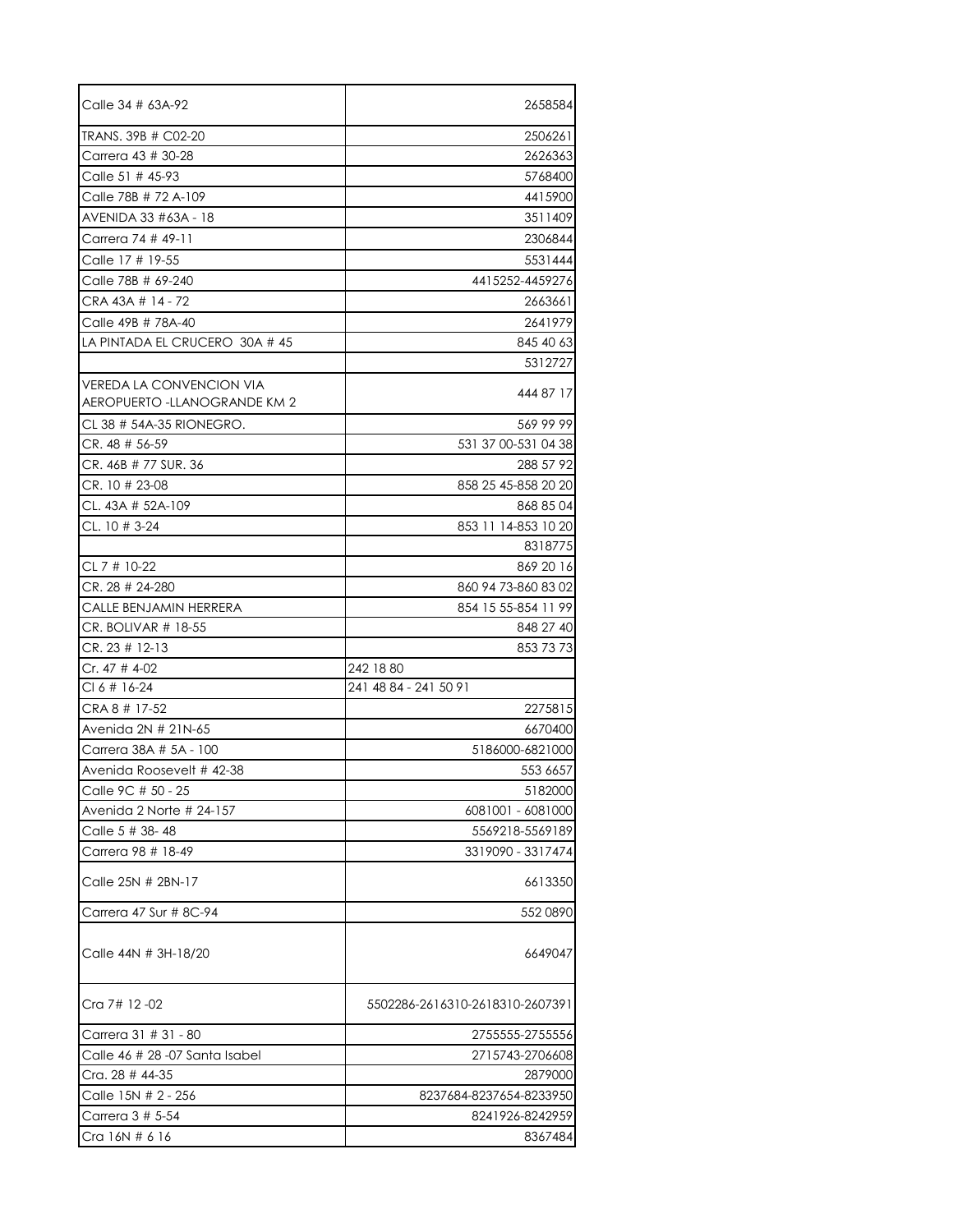| Carrera 11 # 5-75                             | 8212677                                     |
|-----------------------------------------------|---------------------------------------------|
| Cra 9 # 16N-30                                | 8266612                                     |
| Calle 26 # 34 -60                             | 2262222                                     |
| Cra 40 Calle 26 Esquina                       | 2317430-2317432                             |
| CRA.13# 6 N 07                                | 7497198                                     |
| Avenida Bolivar Calle 17N                     | 7493500                                     |
| AVENIDA BOLIVAR # 8N 50                       | 7452356-7463999                             |
| CALLE 2N # 12-75 PISO 3                       | 7459973-7452709-3155909570                  |
| AV BOLIVAR 1-20                               | 7455030                                     |
| Carrera 15 Calle 10 Esquina                   | 7466262                                     |
| Carrera 12N 0-75                              | 7383000                                     |
| CR. 13 # 16N-07                               | 749 76 38 - 315 551 68 35                   |
| Calle 17 Cra. 15 Norte Esquina                | 2145555                                     |
| CARRERA 4 # 9 -45                             | 2110111                                     |
| CR 9 CL 16 Y 17                               | 8507171                                     |
| Carrera24 # 56-50                             | 8811111                                     |
| Carrera 23 CL 46                              | 8860199                                     |
| SALIDA A CHINCHINA                            | 8891675-8891800                             |
| Carrera 23 # 43-30                            | 8810023                                     |
| Carrera 26 #50-12                             | 8857591-8810334                             |
| Calle 54 # 23-140                             | 8860068-8811010                             |
| Calle 48 # 25-71                              | 8782500-8783399                             |
| Calle 21 # 26-40                              | 7293150                                     |
| Carrera 25 # 15-62                            | 7293627-7296129                             |
| CL 16 CR 43 ESQUINA                           | 7336000                                     |
| CR 32 # 21A - 30                              | 731 15 33-731 34 14 - 733 64 00             |
| Av. Circ. # 3-01                              | 3314709                                     |
| Avenida 30 De Agosto # 37-93                  | 3362147-3362150                             |
| Carrera 9 # 25-25                             | 3243700                                     |
| Carrera 4 Calle 25                            | 3357802                                     |
| Avenida Circunvalar # 11 - 26                 | 3252346-3254594                             |
| Calle 22 # 5-32                               | 3351662-3334532                             |
| CR 15 # 13-28                                 | 325 46 01 311 66 11-315 23 48 -315 23<br>43 |
| Calle 12 # 13 - 36                            | 3642721-23                                  |
| Cra 12a Calle 10 Urbanizacion la<br>Egipciaca | 857 38 75 857 18 12                         |
| CALLE 52 # 17-85                              | 6225895                                     |
| CALLE 50 # 24-37                              | 6110809                                     |
| Carrera 49C No. 86-46                         | 3575904-3575964                             |
| Carrera 51B # 86-48                           | 3780050                                     |
| Calle 80 # 49C-10                             | 3568383-3780052                             |
| Calle 80 # 49C-65                             | 3305200                                     |
| Calle 45 # 14-98                              | 3464600-3460022-3460033                     |
| Carrera 48 # 70-28                            | 3564455-3582928                             |
| Calle 70B # 41-93                             | 3681148-3565725                             |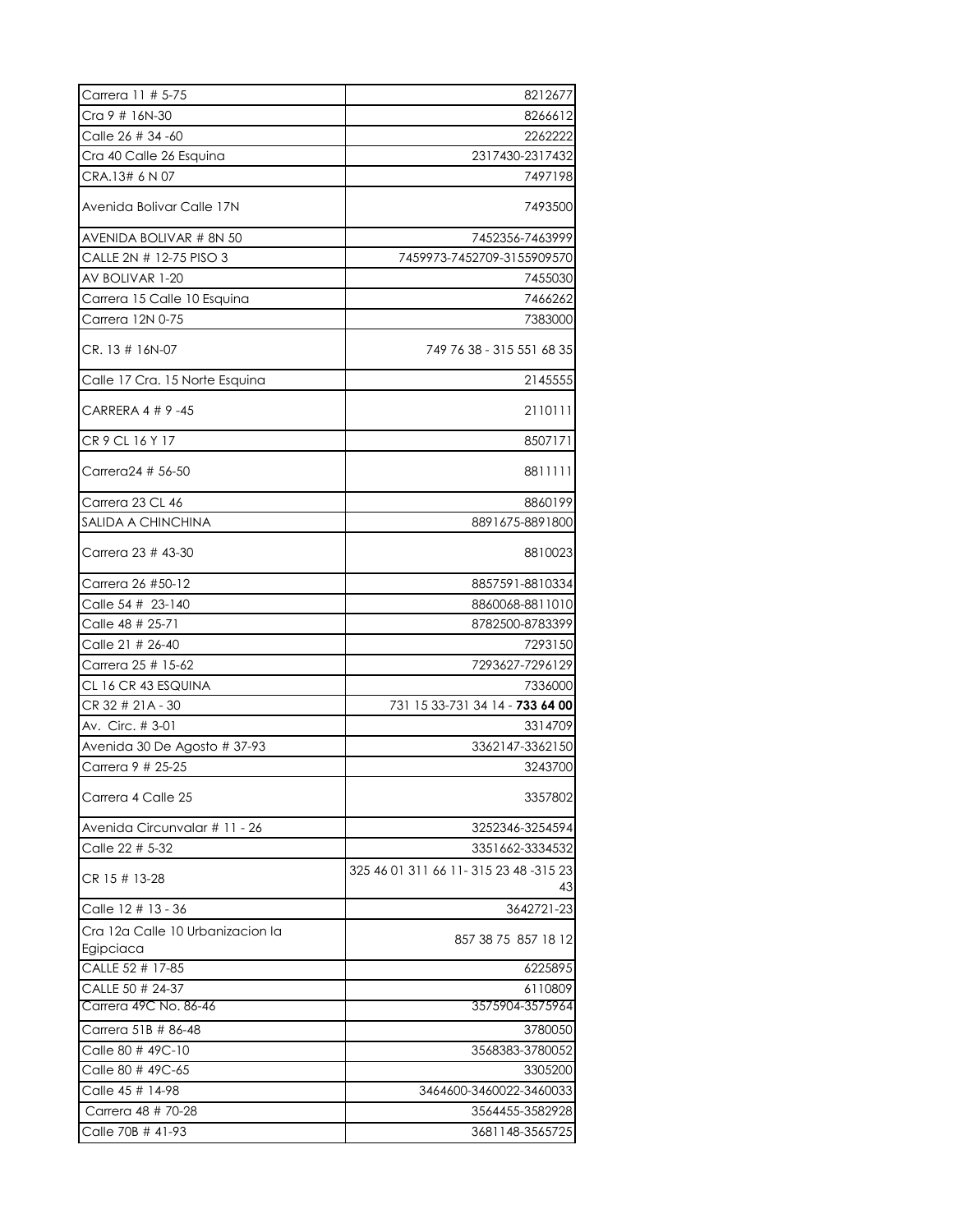| Carrera 38 Calle 71 Esquina                | 3602121-3602200             |
|--------------------------------------------|-----------------------------|
| CRA. 28 CORREDOR UNIVERSITARIO # 1B - 3    | 3672600 - 3672700           |
| Calle 30 Al lado del Parque Muvdi          | 3715500-3715555             |
| CALLE 48 # 28-56                           | 6430026                     |
| AVENIDA GONZÁLEZ VALENCIA # 55B-10         | 6432406 - 6436518 - 6473365 |
|                                            |                             |
| Carrera 24 Calle 154 Urbanización El bosqu | 6384160-6382828             |
| CRA 33 # 53-27                             | 6436231-6436131             |
| CARRERA 28 # 40-30                         | 6459680                     |
| Carrera 10 # 6-61                          | 6551251                     |
| Calle 5A Carrera 6A                        | 6502800                     |
|                                            | 6569030                     |
| Av. Pedro Heredia # 34-22                  | 672 36 50 / 58              |
| Calle 15A # 12-48                          | 77448692-7746986            |
| Calle 28 # 27-64 Corozal                   | 2843599                     |
| Avenida 11E # 8-41                         | 5828384                     |
| Avenida 1 # 17-21                          | 5730880                     |
| CL 6 N # 11 E 123 BARRIO SANTA LUCIA       | 5892400                     |
| Cr. 7 # 11-78                              | 4140237-4141473             |
| $Cl. 16 # 6-41$                            | 725 03 00 - 725 04 00       |
| Calle 16 # 39A Bis -31                     | 7260306-7268208             |
| CI. 16 # 10-47                             | 725 59 62 / 79 / 96         |
| Carrera 6 # 30-36                          | 7823376-7823282             |
| Calle 28 # 7-11                            | 7811848                     |
| Calle 30 # 3-19                            | 7823370-7811963             |
|                                            |                             |
| Calle 27 # 13-38                           | 7919999                     |
| Carrera 8 # 11-55                          | 681060-681070               |
| Carrera 7 # 23-72                          | 7767245                     |
|                                            |                             |
| CALLE 5 # 5-08                             | 6626006                     |
| Calle 22 # 20-22 San Marcos                | 2954921-2954100             |
| Carrera 5 Calle 26 Esquina                 | 4231825-4213598-4230108     |
| $Cr. 20 # 15-110$                          | 4217901                     |
| Carrera 4 A # 26A-/1                       | 4329150                     |
| Carrera 16 # 26-28                         | 2811886-282514              |
| Calle 27 # 18-50                           | 2825542                     |
| Carrera 22 # 16A-47                        | 2812432-2812430             |
| Carrera16 # 27-56                          | 2812271 - 2825476           |
| Calle 16 # 14-90                           | 5711896-5711897             |
|                                            | 5711861-5711862             |
| Calle 16B # 11-33                          | 5706567-5708347-5706685     |
| Calle 6B # 13-52                           | 5737068                     |
|                                            |                             |
| CL 5 # 32 07                               | 5653357-5653356-5653429     |
| Calle 12 # 12-20                           | 7242100-7237566             |
| CALLE LAS FLORES BARRIO ARRIBA             | 3205710                     |
| Carrrera 16 # 9 53                         | 7299956 - 7299963           |
|                                            |                             |
| Transversal 8 # 6-45                       | 7177532                     |
| Calle 26 N° 25-50                          | 7420100 Ext:2319            |
| Autopista Norte # 95-54                    | 6237373                     |
|                                            |                             |